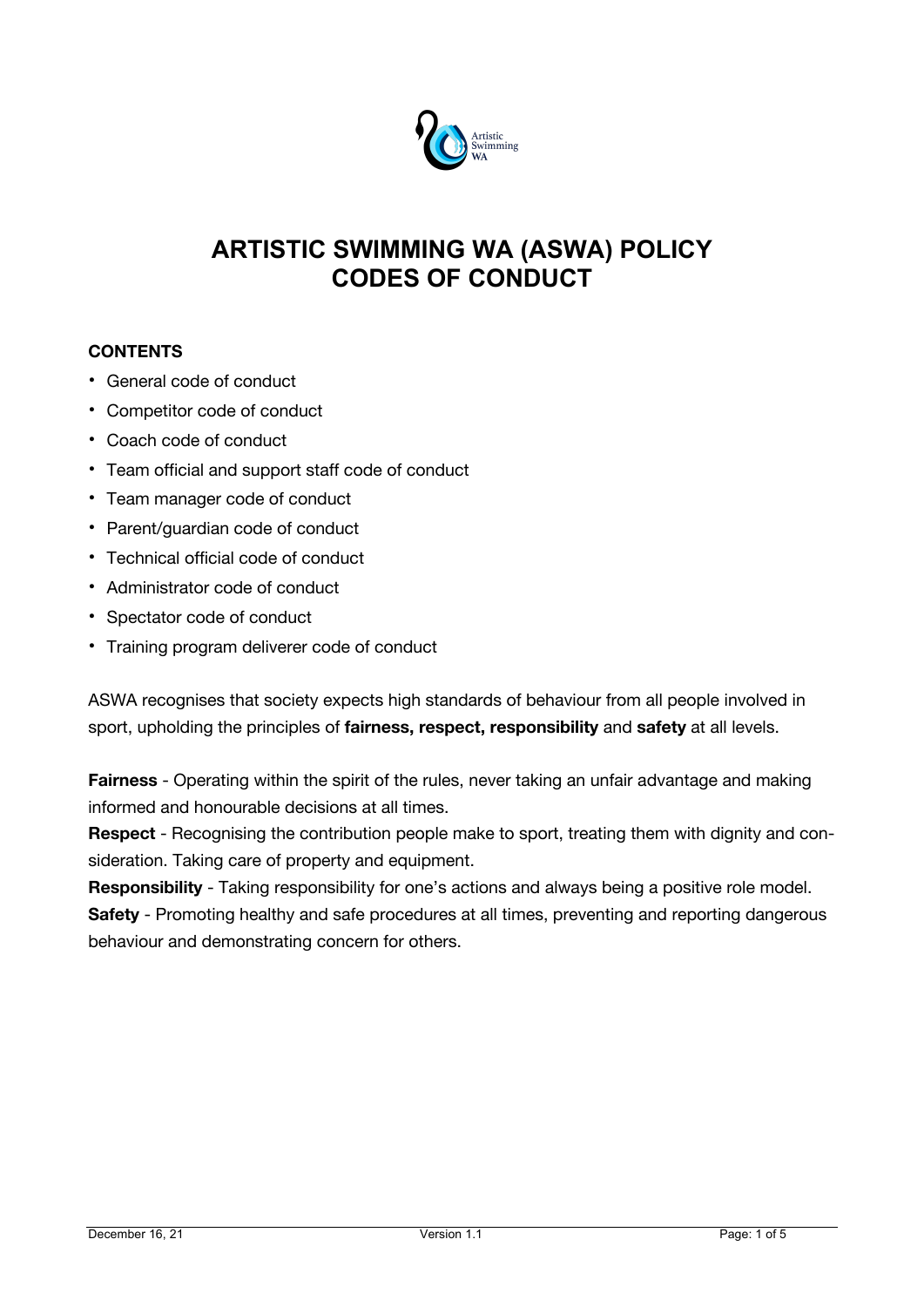#### **General code of conduct**

ASWA promotes the following codes of conduct to all people involved in any way with the sport, particularly those responsible for activities involving members under the age of 18 years.

- Respect the rights, dignity and worth of others.
- Be ethical, considerate, fair and honest in all dealings with other people and organisations.
- Be professional in, and accept responsibility for, your actions.
- Make a commitment to provide quality service.
- Operate within the rules and spirit of the sport, including national and international guidelines.
- Understand the possible consequences of breaching the member or child welfare policies.
- Immediately report any breaches of the member or child welfare policies to appropriate authorities.
- Refrain from any form of abuse, harassment, victimisation or discrimination toward others.
- Refrain from any intimate relations with members over whom they have power or a supervisory role.
- Provide a safe environment for the conduct of all activities.
- Show concern and caution toward others who may be sick or injured.
- Be a positive role model.

### **Competitor code of conduct**

- Abide by the general code of conduct.
- Follow the rules of ASWA and Artistic Swimming Australia Inc at all times.
- Give your best at all times.
- Never argue with an official. Use the appropriate rules and guidelines to resolve a dispute.
- Control your temper. Verbal or physical abuse is not acceptable.
- Work equally hard for yourself and/or your team.
- Be a good sport. Applaud good performances whether they are from your team or the opposition.
- Treat all participants, as you would like to be treated. Do not bully or take unfair advantage of another competitor.
- Cooperate with your coaches, team mates, opponents, management, event staff and officials.
- Participate for your own enjoyment and benefit, not to satisfy the expectations of others.
- Respect the rights, dignity and worth of all participants regardless of their gender, ability, ethnicity, cultural background or religion.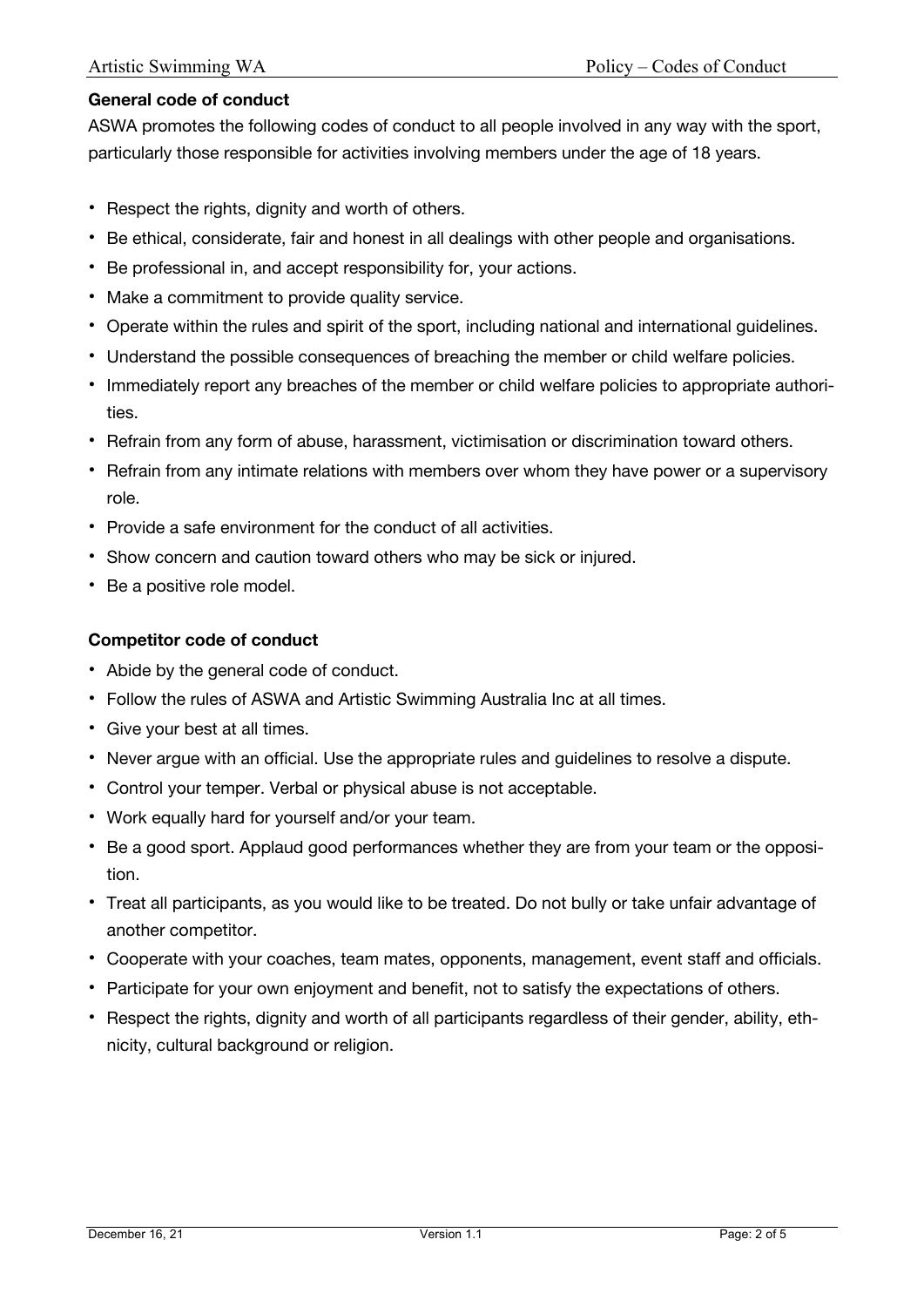## **Coach code of conduct\***

- Abide by the general code of conduct.
- Be responsible for matters concerning the coaching, training and development of members.
- Help each person (athlete, official, etc) to reach their potential. Show respect for the talent, developmental stage and goals of each person. Encourage with positive support and feedback.
- Be honest and do not allow your qualifications to be misrepresented.
- Maintain a 'duty of care' towards others at all times and accountability for matters relating to training and competition.
- Maintain the required standard of accreditation and/or licensing of professional competencies.
- Have a sound working knowledge of ASWA and ASAI policies, rules and coaching techniques.
- Ensure that any physical contact with others is appropriate to the situation and necessary for the person's skill development.

## **\*Refer to separate Coach Conduct document for more detailed conduct requirements.**

## **Team official and support staff code of conduct**

- Abide by the general code of conduct.
- Maintain the required standard of accreditation and/or licensing of professional competencies.
- Help each person (athlete, coach etc.) reach their potential respect the talent, developmental stage and goals of each person. Encourage with positive support and feedback.
- Be honest and do not allow your qualifications to be misrepresented.
- Have a sound working knowledge of ASWA and ASAI policies and rules.
- Ensure that any physical contact with others is appropriate to the situation and necessary for the person's skill development.

### **Team manager codes of conduct**

- Abide by the general code of conduct.
- Maintain the required standard of accreditation and/or licensing of professional competencies.
- Be responsible for the overall welfare and wellbeing of team members and officials when travelling with a team.
- Maintain a duty of care towards team members and accountability for the management of the team.
- Have a sound working knowledge of ASWA and ASAI policies and rules.
- Foster a collaborative approach to the management of the team.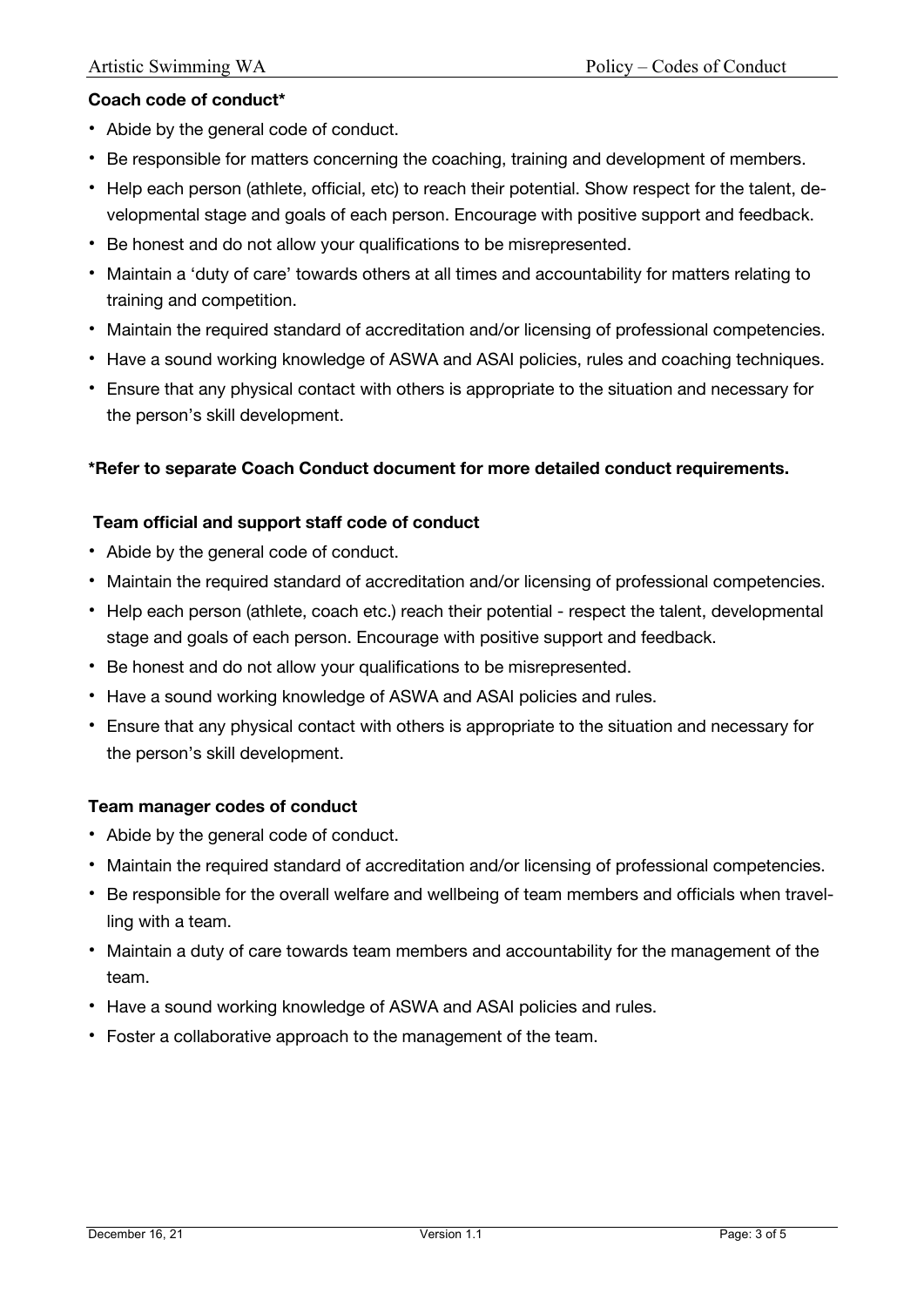### **Parent/guardian codes of conduct**

- Abide by the general code of conduct.
- Encourage your child to participate in sport for their individual enjoyment, personal satisfaction, and improvement.
- Focus on your child's effort and performance, rather than winning or losing.
- Encourage your child to abide by the rules and accept judgements made by officials.
- Never ridicule or yell at a child for making a mistake or performing below expectation.
- Be an example to your child and others. Show appreciation of good performances by all participants.
- Support all efforts to remove verbal and physical abuse from the sporting environment.
- Show appreciation and respect for all people involved in your child's sport.
- Respect the rights, dignity and worth of all participants, regardless of their gender, ability, ethnicity, cultural background or religion.

## **Technical official codes of conduct**

- Abide by the general code of conduct.
- Encourage all participants to uphold the essence and meaning of sport.
- Be consistent, objective and courteous when making decisions.
- Address unsporting behaviour and promote respect for all competitors.
- Emphasise the spirit of fair competition.
- Promote rule changes to make participation more enjoyable.
- Be a good sport yourself. Actions speak louder than words.
- Keep up-to-date with the latest rules and guidelines for officiating.
- Place the safety and welfare of the participants above all else.
- Respect the rights, dignity and worth of all participants, regardless of their gender, ability, ethnicity, cultural background or religion.

### **Administrator code of conduct**\*

- Abide by the general code of conduct.
- Act in good faith and in the best interests of the sport as a whole.
- Maintain appropriate confidentiality with regard to any sensitive and /or commercial information.
- Resolve conflicts fairly and promptly through established procedures.
- Do not allow prejudice, conflict of interest or bias to affect your objectivity.

*\*This also applies to directors, officers, employees, and contractors.*